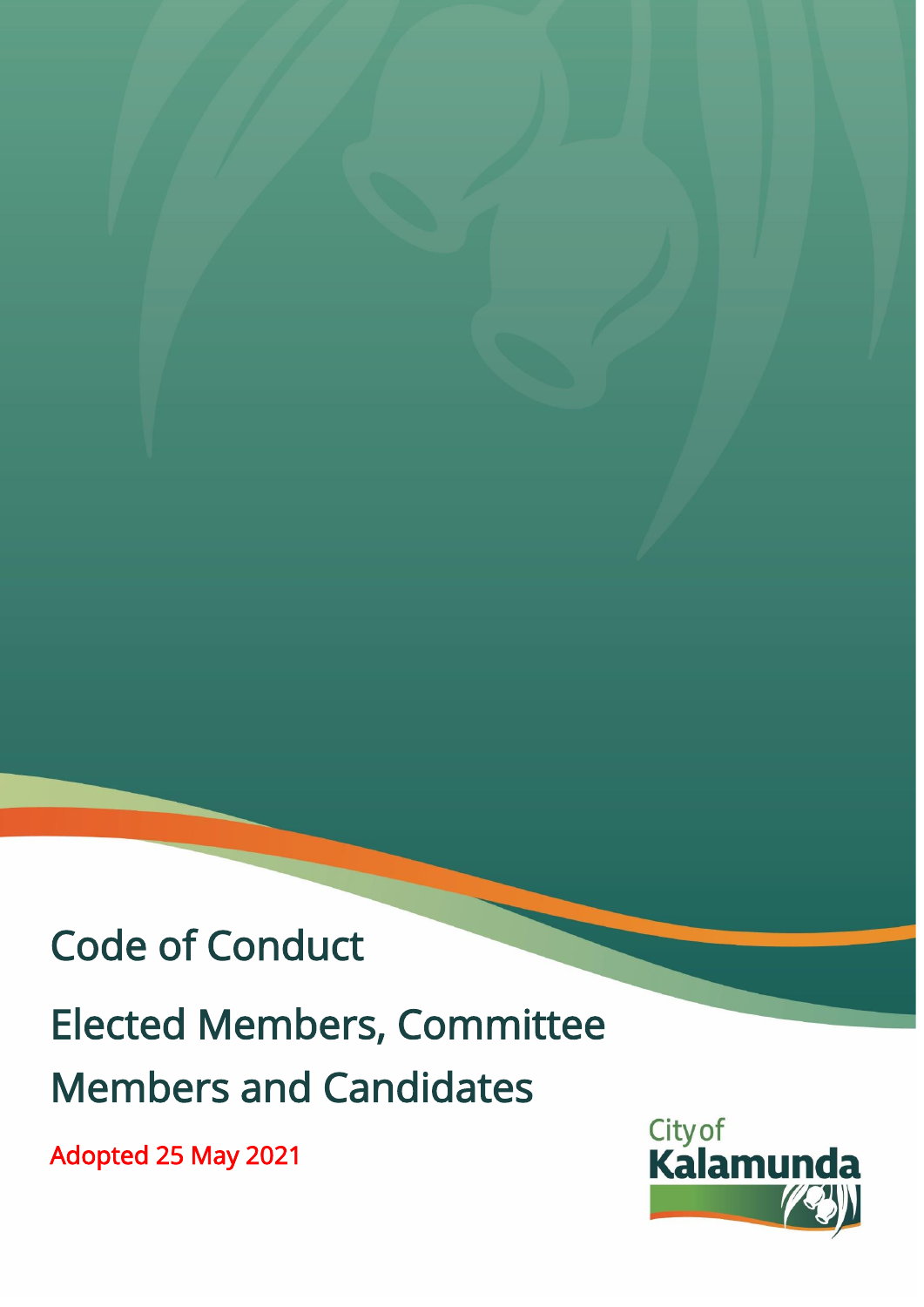# CITY OF KALALMUNDA

# CODE OF CONDUCT

#### ELECTED MEMBERS, COMMITTEE MEMBERS AND CANDIDATES

#### Division 1 – Preliminary Provisions

#### 1. Citation

This is the City of Kalamunda Code of Conduct for Elected Members, Committee Members and Candidates.

#### 2. Terms used

2.1 In this code: -

Act means the *Local Government Act* 1995: candidate means a candidate for election as a council member: CEO means the Chief Executive Officer of the City of Kalamunda; code means this code of conduct; committee member means a person not elected as a council member; compliant means a complaint made under clause 11 (1); council meeting includes Public Agenda Briefings; **publish** means to include on a social media platform.

2.2 Other terms used in this code that are also used in the Act have the same meaning as in the Act unless the contrary intention appears.

# Division 2 – General Principles

# 3. Overview of Division

This Division sets general principles to guide the behaviour of council members, committee members and candidates.

# 4. Personal Integrity

1. A council member, committee member and candidate should –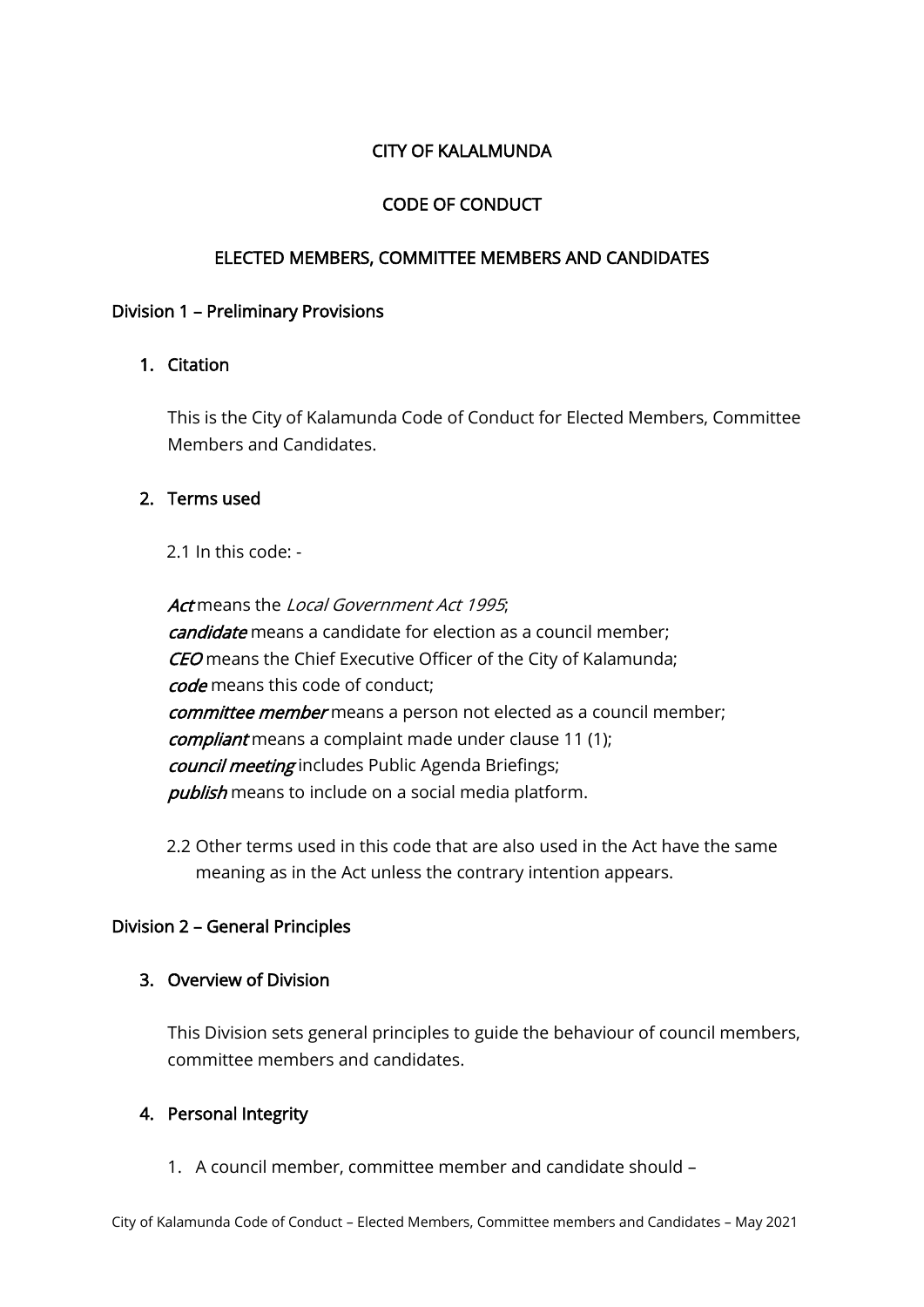- (a) act with reasonable care and diligence; and
- (b) act with honesty and integrity; and
- (c) act lawfully; and
- (d) identify and appropriately manage any conflict of interest; and
- (e) avoid damage to the reputation of the local government.
- 2. A council member or committee member
	- (a) act in accordance with the trust in council members and committee members; and
	- (b) participate in decision-making in an honest, fair, impartial and timely manner; and
	- (c) actively seek out and engage in training opportunities to improve the performance of their role; and
	- (d) attend and participate briefings, workshops and training sessions provided or arranged by the local government in relation to the performance of their role.

#### 5. Relationships with others

- 1. A council member, committee member and candidate should
	- (a) treat others with respect, courtesy and fairness; and
	- (b) respect and value diversity in the community.
- 2. A council member or committee member should maintain and contribute to a harmonious, safe and productive environment.

#### 6. Accountability

A council member or committee member should –

- (a) base decisions on relevant and factually correct information; and
- (b) make decisions on merit, in the public interest and in accordance with statutory obligations and principles of good governance and procedural fairness; and
- (c) read all agenda papers given to them in relation to council or committee meetings; and
- (d) be open and accountable to, and represent the community in the district.

# Division 3 – Behaviour

#### 7. Overview of Division

This Division sets out –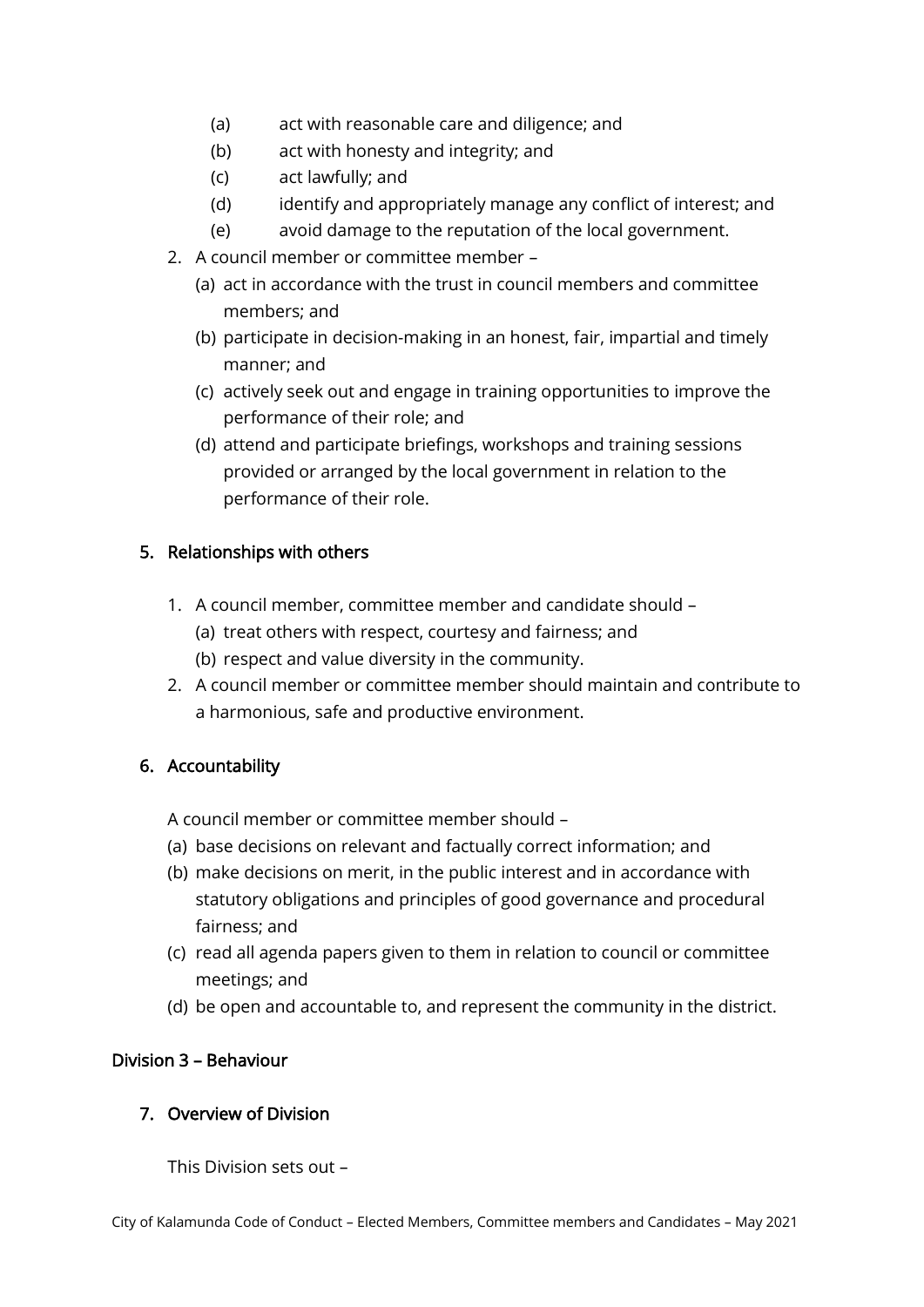- (a) requirements relating to the behaviour of council members, committee members and candidates; and
- (b) the mechanism for dealing with alleged breaches of those requirements.

#### 8. Personal integrity

- 1. A council member, committee member or candidate
	- (a) must ensure that their use of social media and other forms of communications complies with this code; and
	- (b) must only publish material that is factually correct.
- 2. A council member or committee member
	- (a) must not be impaired by alcohol or drugs in the performance of their official duties; and
	- (b) must comply with all policies, procedures and resolutions of the local government.

#### 9. Relationships with others

A council member, committee member or candidate –

- (a) must not bully or harass another person in any way; and
- (b) must deal with the media in a positive and appropriate manner and in accordance with any relevant policy of the local government; and
- (c) must not use offensive or derogatory language when referring to another person; and
- (d) must not disparage the character of another council member, committee member or candidate or a local government employee in connection with the performance of their official duties; and
- (e) must not impute dishonest or unethical motives to another council member, committee member or candidate or a local government employee with the performance of their official duties.

# 10. Council or committee meetings

When attending a council or committee meeting, a council member, committee member or candidate –

- (a) must not act in an abusive or threatening manner towards another person; and
- (b) must not make a statement that the member or candidate knows, or could reasonably be expected to know, is false or misleading; and
- (c) must not repeatedly disrupt the meeting; and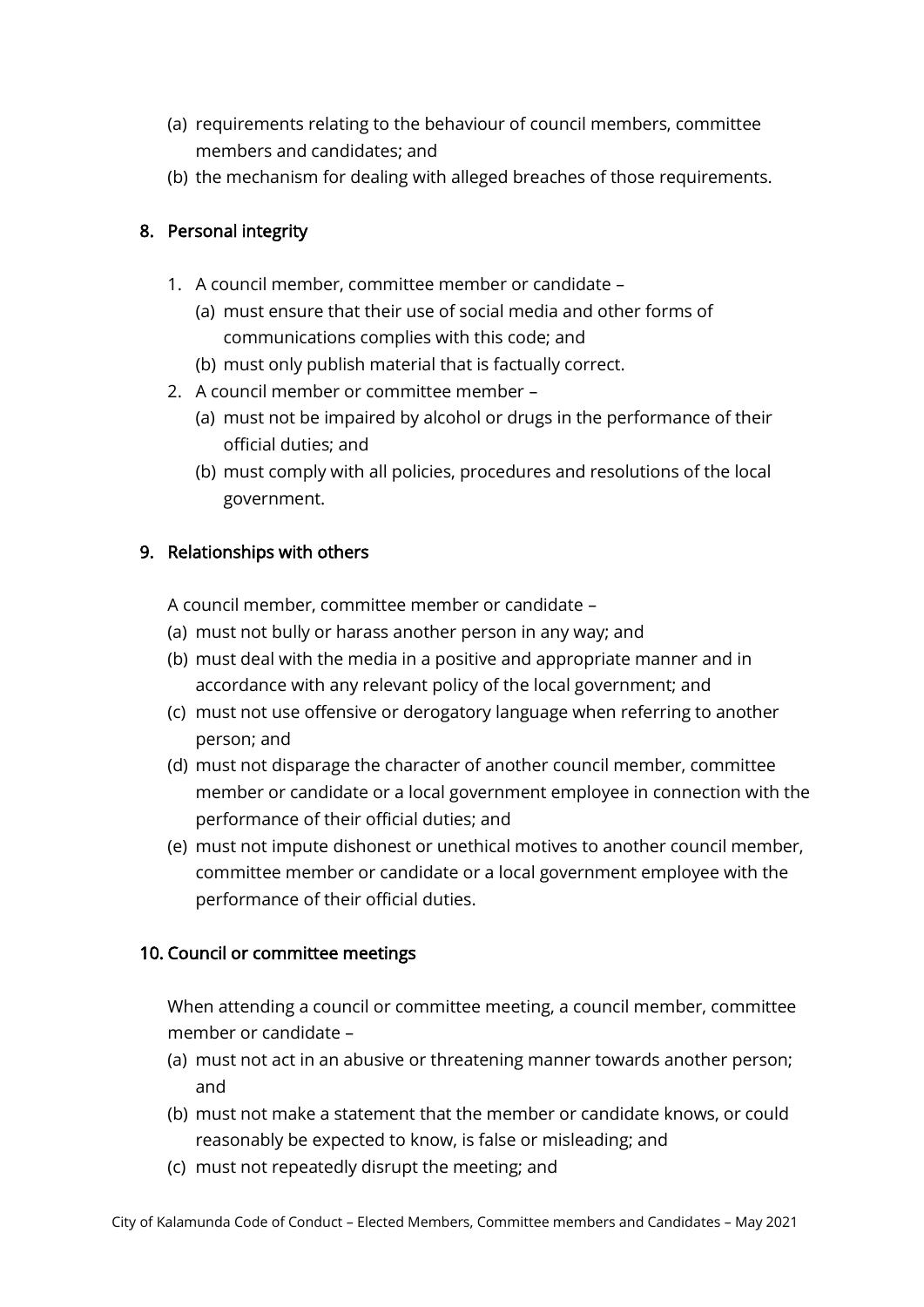- (d) must comply with any requirement of a local law of the local government relating to the procedure and conduct of council or committee meetings; and
- (e) must comply with any direction given by the person presiding at the meeting; and
- (f) must immediately cease to engage in any conduct that has been ruled out of order by the person presiding at the meeting.

# 11. Complaint about alleged breach

- 1. A person may make a complaint, in accordance with subclause (2), alleging a breach of a requirement set out in this division.
- 2. a complaint must be made
	- (a) in writing in the form approved by the local government; and
	- (b) to a person authorised under subclause (3) ; and
	- (c) within 1 month after the occurrence of the alleged breach.
- 3. The local government must in writing authorise 1 or more persons to receive complaints and withdrawals of complaints.

# 12. Dealing with complaint

- 1. After considering a complaint, the local government must, unless it dismisses the complaint under clause 13 or the complaint is withdrawn under clause 14 (1), make a finding as to whether the alleged breach the subject of the complaint has occurred.
- 2. Before making a finding in relation to the complaint, the local government must give the person to whom the complaint relates a reasonable opportunity to be heard.
- 3. A finding that the alleged breach has occurred must be based on the evidence from which it may be concluded that it is more likely that the breach occurred than that it did not occur.
- 4. If the local government makes a finding that the alleged breach has occurred, the local government may –
	- (a) take no further action; or
	- (b) prepare and implement a plan to address the behaviour of the person to whom the complaint relates.
- 5. When preparing a plan under subclause 4 (b), the local government must consult with the person to whom the complaint relates.
- 6. A plan under subclause 4 (b) may include a requirement for the person to whom the complaint relates to do 1 or more of the following – (a) engage in mediation;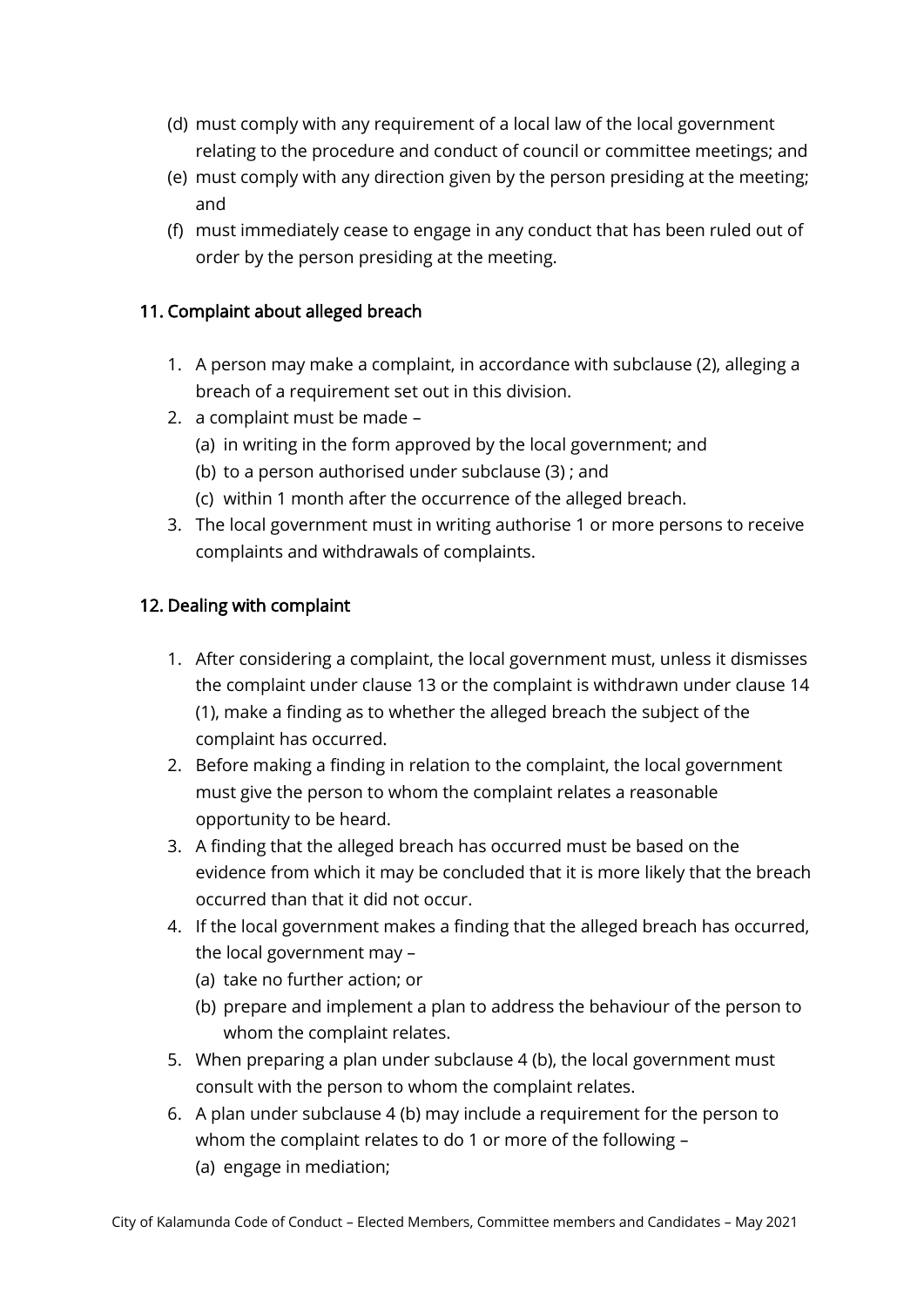- (b) undertake counselling;
- (c) undertake training
- (d) take other action the local government considers appropriate.
- 7. If the local government makes a finding in relation to the complaint, the local government must give the complainant, and the person to whom the complaint relates written notice of –
	- (a) the finding and the reasons for its finding; and
	- (b) if its finding is that the alleged breach has occurred its decision under subclause 4.

# 13. Dismissal of complaint

- 1. The local government must dismiss a complaint if it is not satisfied that
	- (a) the behaviour to which the complaint relates occurred at a council or committee meeting; and
	- (b) either
		- (i) the behaviour was dealt with by the person presiding at the meeting; or
		- (ii) the person responsible for the behaviour has taken remedial action in accordance with a local law of the local government that deals with meeting procedures.
- 2. If the local government dismisses a complaint, the local government must give the complainant, and the person to whom the complaint relates, written notice of its decision and the reasons for its decision.

# 14. Withdrawal of complaint

- 1. A complainant may withdraw their complaint at any time before the local government makes a finding in relation to the complaint.
- 2. The withdrawal of a complaint must be
	- (a) in writing; and
	- (b) given to a person authorised under clause 11 (3).

# 15. Other provisions about complaints

- 1. A complaint about an alleged breach by a candidate cannot be dealt with by the local government unless the candidate has been elected as a council member.
- 2. The procedure for dealing with complaints may be determined by the local government to the extent that it is not provided for in this Division.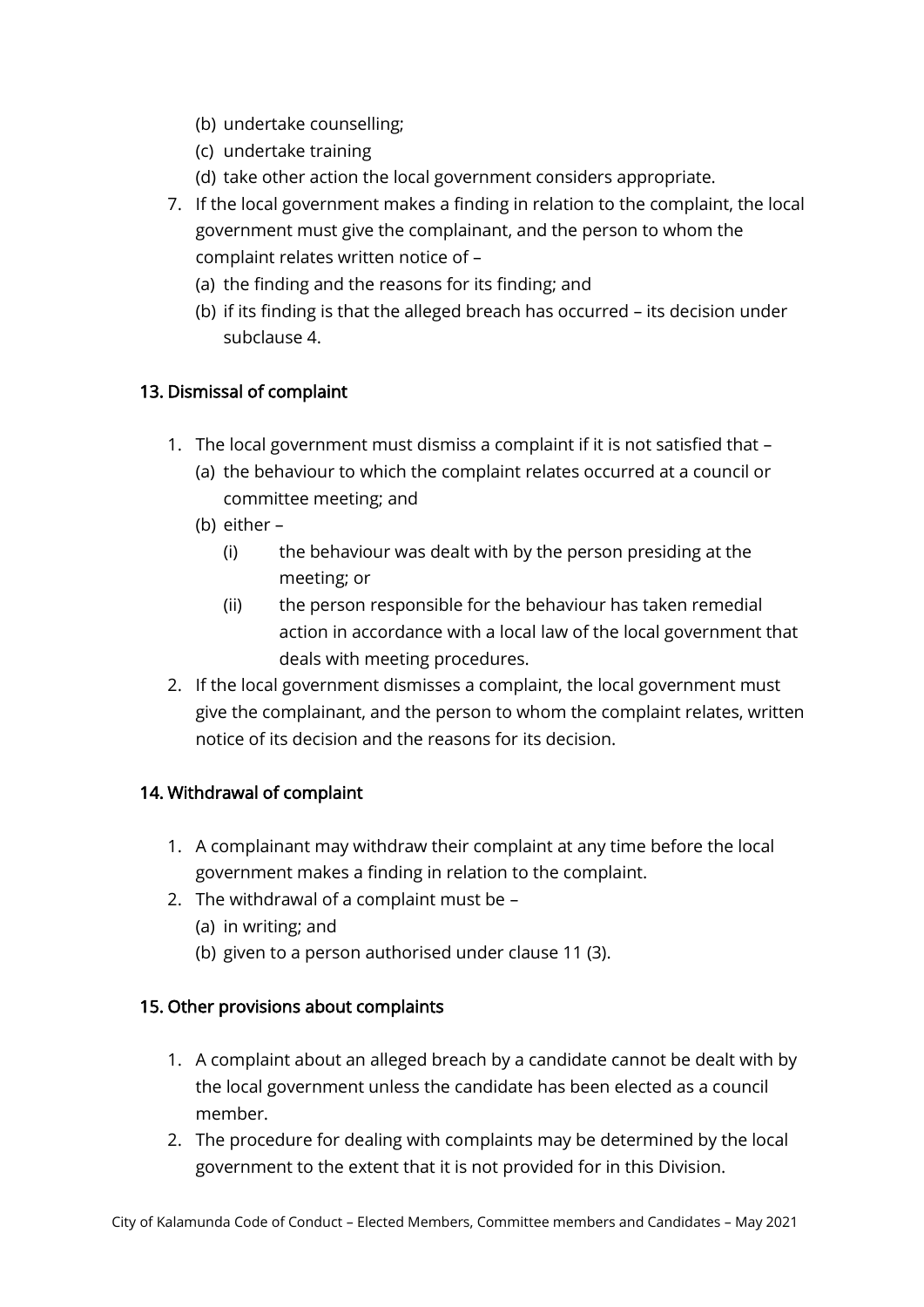# Division 4 – Rules of conduct

#### Notes for this Division

- 1. Under section 5.105 (1) of the Act a council member commits a minor breach if the council member contravenes a rule of conduct. This extends to the contravention of a rule of conduct that occurred when the council member was a candidate.
- 2. A minor breach is dealt with by a standards panel under section 5.110 of the Act.

#### 16. Overview of this Division

- 1. This Division sets out rules of conduct for council members and candidates.
- 2. A reference in this Division to a council member includes a council member when acting as a committee member.

# 17. Misuse of local government resources

1. In this clause –

Electoral purpose means the purpose of persuading electors to vote in a particular way at an election, referendum or other poll held under the Act, the Electoral Act 1907 or the Commonwealth Electoral Act 1918.

# Resources of a local government includes –

- (a) local government property; and
- (b) services provided, or paid for by a local government.
- 2. A council member must not directly or indirectly, use the resources of a local government for an election purpose or other purpose unless authorised under the Act, or by the local government or the CEO, to use the resources for that purpose.

# 18. Securing personal advantage or disadvantaging others

- 1. A council member must note make improper use of their office
	- (a) to gain, directly or indirectly, an advantage for the council member or any other person; or
	- (b) to cause detriment to the local government or any other person.
- 2. Subclause 1. Does not apply to conduct that contravenes section 5.93 of the Act or the Criminal Code section 83.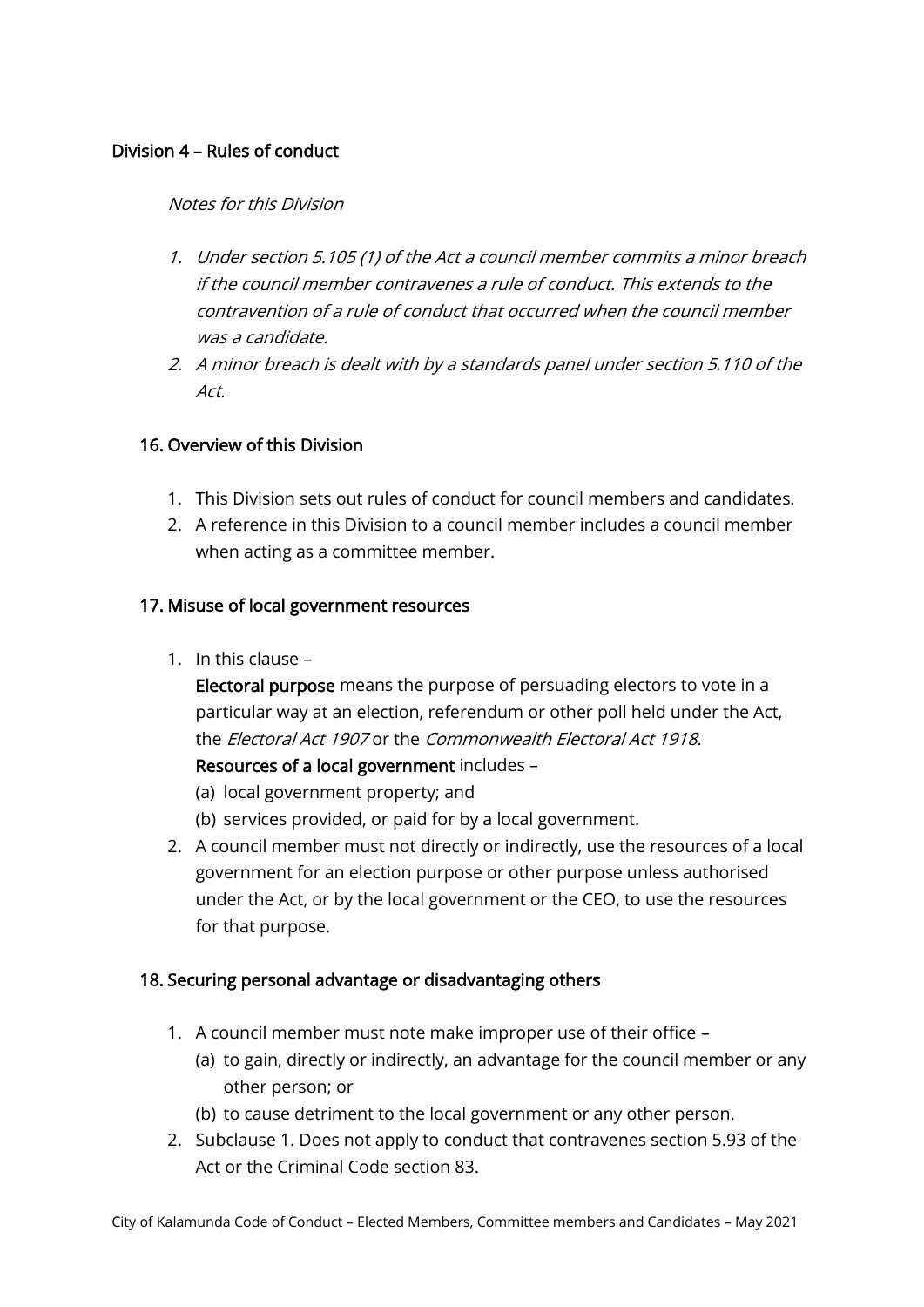# 19. Prohibition against involvement in administration

- 1. A council member must not undertake a task that contributes to the administration of the local government unless authorised by the local government or the CEO to undertake that task.
- 2. Subclause 1., does not apply to anything that a council member does as part of the deliberations of a council or committee meeting.

# 20. Relationship with local government employees

1. In this clause –

Local government employee means a person –

- (a) employed by a local government under section 5.36 (1) of the Act; or
- (b) engaged by a local government under a contract for services.
- 2. A council member or a candidate must not
	- (a) direct or attempt to direct a local government employee to do or not do anything in their capacity as a local government employee, or
	- (b) attempt to influence by means of a threat or the promise of a reward, the conduct of a local government employee in their capacity as a local government employee; or
	- (c) act in an abusive or threatening manner towards a local government employee.
- 3. Subclause 2. (a) does not apply to anything that a council member does a part of the deliberations at a council or committee meeting.
- 4. If a council member or candidate, in their capacity as a council member or candidate, is attending a council or committee meeting or other organised event (for example, a briefing or workshop) the council or candidate must not orally, in writing or by any other means –
	- (a) make a statement that a local government employee is incompetent or dishonest; or
	- (b) use an offensive or objectionable expression when referring to a local government employee.
- 5. Subclause 4. (a) does not apply to conduct that is unlawful under the *Criminal* Code Chapter XXXV.

# 21. Disclosure of information

1. In this clause –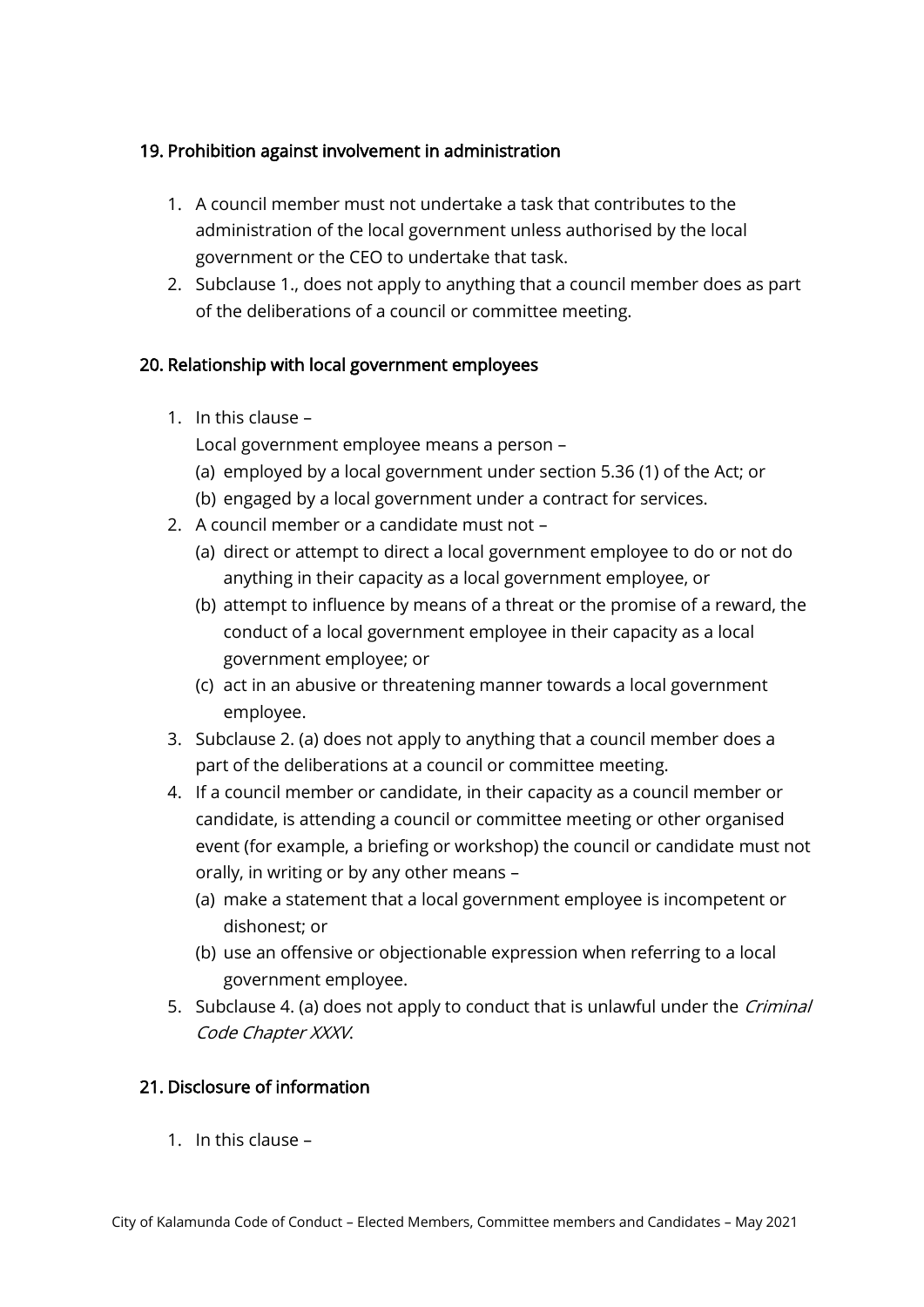closed meeting means a council or committee meeting, or part of a council or committee meeting that is closed to members of the public under section 5.23 (2) of the Act;

confidential document means a document marked by the CEO, or by a person authorised by the CEO, to clearly show that the information in the document is not to be disclosed;

document includes a part of a document;

non-confidential document means a document that is not a confidential document.

- 2. A council member must not disclose information that the council member
	- (a) derived from a confidential document; or
	- (b) acquired at a closed meeting other than information derived from a nonconfidential document.
- 3. Subclause 2 does not prevent a council member from disclosing information –
	- (a) at a closed meeting; or
	- (b) to the extent specified by the council and subject to such other conditions as the council determines; or
	- (c) that is already in the public domain; or
	- (d) to an officer of the department; or
	- (e) to the Minister; or
	- (f) to a legal practitioner for the purpose of obtaining legal advice; or
	- (g) if the disclosure is required or permitted by law.

# 22. Disclosure of interests

1. In this clause –

# Interest –

- (a) means an interest that could, or could reasonably be perceived to, adversely affect the impartiality of the person having the interest; and
- (b) includes an interest arsing from kinship, friendship or membership of an association.
- 2. A council member who has an interest in any matter to be discussed at a council or committee meeting attended by the council member must disclose the nature of the interest –
	- (a) in a written notice given to the CEO before the meeting; or
	- (b) at the meeting immediately before the matter is discussed.
- 3. Subclause 2 does not apply to an interest referred to in section 5.60 of the Act.